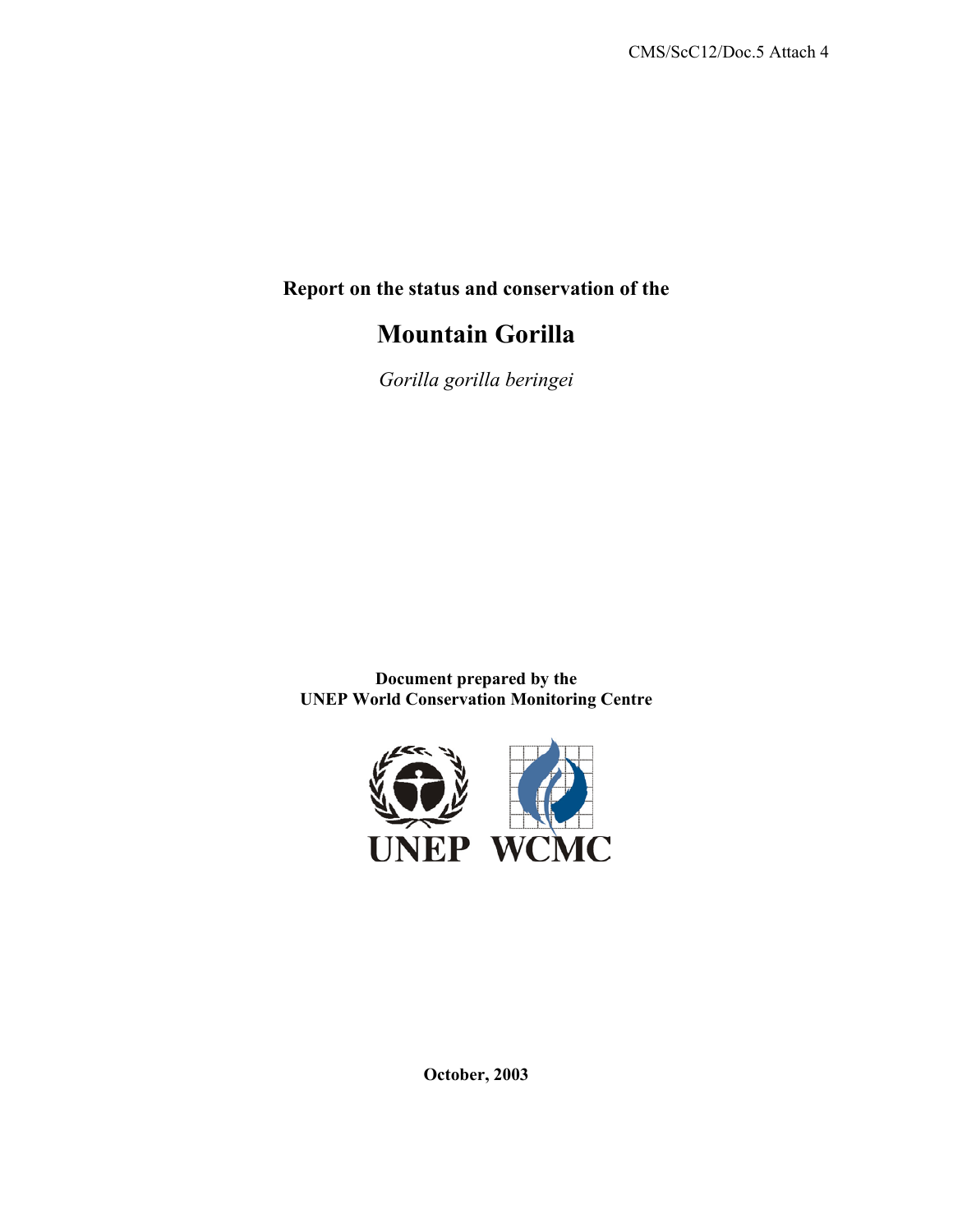# **Table of contents**

|     | <b>Names</b>  |  |
|-----|---------------|--|
| 11  |               |  |
| 1.2 |               |  |
| 2   |               |  |
| 21  |               |  |
| 2.2 | Habitat       |  |
| 2.3 |               |  |
| 2.4 |               |  |
| 3   |               |  |
|     |               |  |
| 4.1 |               |  |
| 4.2 |               |  |
| 4.3 |               |  |
| 4.4 |               |  |
| 5   |               |  |
| 51  | International |  |
| 52  | National      |  |
| 6   |               |  |
|     |               |  |
| 8   |               |  |
| 9   |               |  |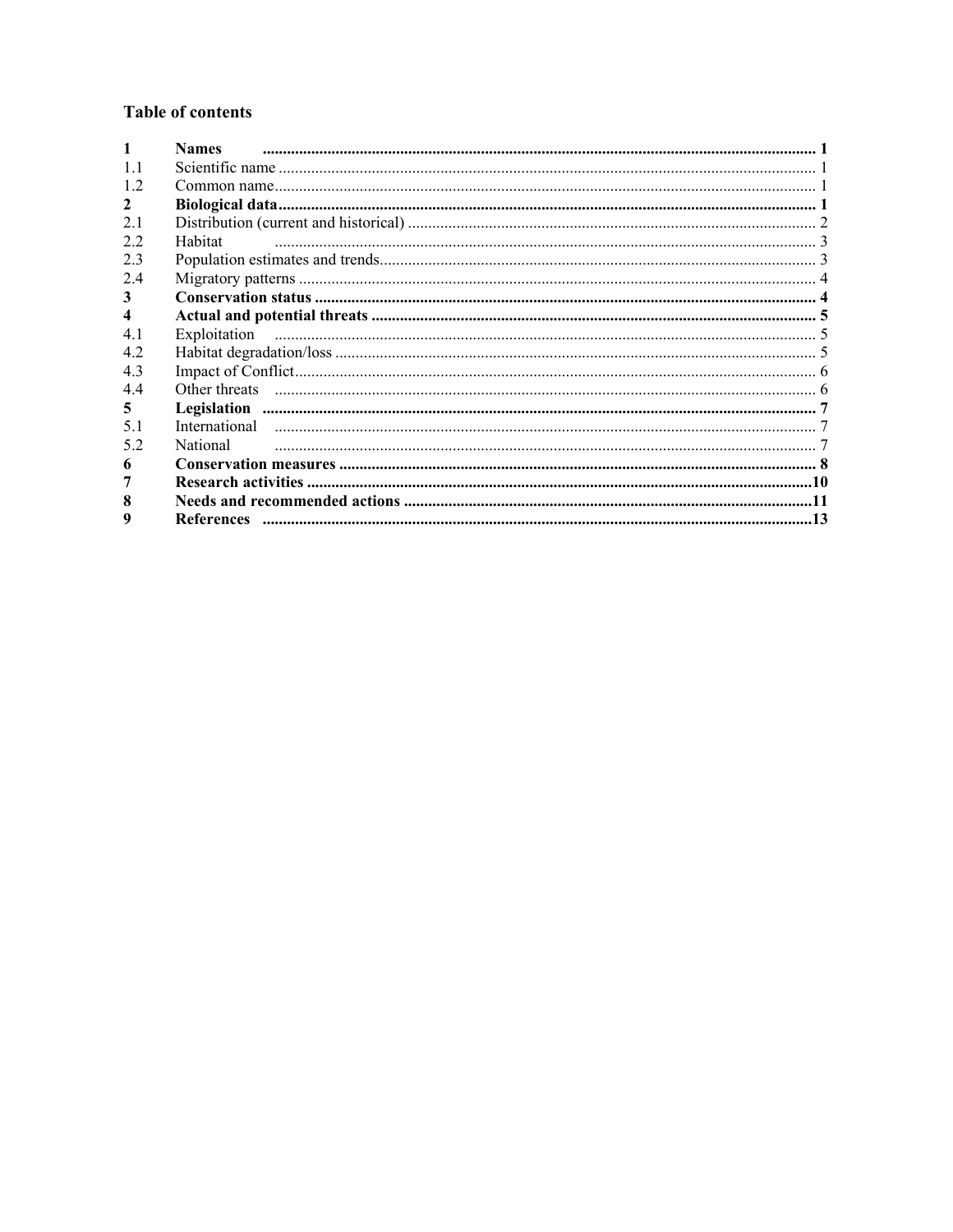#### **1 Names**

# **1.1 Scientific name**

*Gorilla gorilla beringei* (Savage & Wyman, 1847)

## *Taxonomy*

Up until very recently a single species of gorilla, *Gorilla gorilla,* with three subspecies, was recognised. This comprised two eastern subspecies, *Gorilla gorilla graueri* (eastern lowland gorilla) and *Gorilla gorilla beringei* (mountain gorilla) and one western subspecies, *Gorilla gorilla gorilla*. The taxonomy currently followed by CMS recognises *Gorilla gorilla beringei* as the mountain gorilla.

However, recently western and eastern populations have been recognised as separate full species, *Gorilla gorilla* and *Gorilla beringei* respectively. The eastern and western populations are separated by approximately 1,000 km (Garner and Ryder, 1996). Western and eastern populations can be distinguished based on external features (Groves, 2002) and clear geographic and morphological distinctions can also be seen (Garner and Ryder, 1996). In the western group, the isolated Nigeria-Cameroon gorillas are now recognised as a subspecies, Cross River Gorilla *G. g. diehli*, and the Western Lowland Gorilla, *G. g. gorilla*, though there is much divergence even within this subgroup. The eastern group includes both the Eastern lowland *G. beringei graueri* and the two mountain populations of *G. b. beringei*.

Following the newer taxonomic classification, among the mountain gorillas, the Bwindi mountain gorilla may form a third subspecies, *Gorilla beringei bwindi* (Sarmiento *et al*., 1996) although the taxonomic status of the populations is as yet unclear (McNeilage *et al*., 2001). Sarmiento *et al*. (1996) list a number of morphological and ecological differences between the gorillas of Bwindi-Impenetrable Forest and the Virunga volcanoes, and insist that Bwindi gorillas do not belong to *G. g. beringei* and so should not be called mountain gorillas. Stanford (2001) contests this and suggests that the evidence showing the Bwindi and Virunga gorillas to be taxonomically distinct is not well supported. Garner and Ryder (1996) found that the populations of mountain gorilla in the Virungas Volcanoes region and the Bwindi forest were indistinguishable using a particular mitochondrial DNA region.

## **1.2 Common name**

**English** – Mountain Gorilla ; **Finnish** - Gorilla ; **French** - Gorille ; **German** - Gorilla ; **Italian** - Gorilla ; **Spanish** - Gorila ; **Swedish** - bergsgorilla; gorilla; låglandsgorilla

# **2 Biological data**

Much of the information collected on the mountain gorilla comes from research studies conducted on the Virunga population, particularly studies from the Karisoke Research Centre in Rwanda. Comparatively few studies have been conducted on the diet, ecology and demography of the mountain gorillas in Bwindi (McNeilage *et al*., 2001).

The mountain gorilla of the Virungas lives in groups that range in size from two to 20 animals, and although group structure can vary, more than 60% of groups contain only one mature male or silverback (Harcourt *et al.,* 1981). Most mountain gorilla groups have one fully mature male (silverback), several reproducing females and juveniles of both sexes (Harcourt *et al.,* 1981) and complex group dynamics and interactions are exhibited (Sicotte, 1995; Watts, 1994; Yamagiwa, 1999; Robbins, 1996). However, all-male and multi-male groups also occur. Information from the study groups of the Karisoke Research Centre showed that females reached sexual maturity at 7 ½ years of age, although a two year period of adolescent sterility is experienced and that, although males in captivity can mature at 8 years of age, they generally do not breed in the wild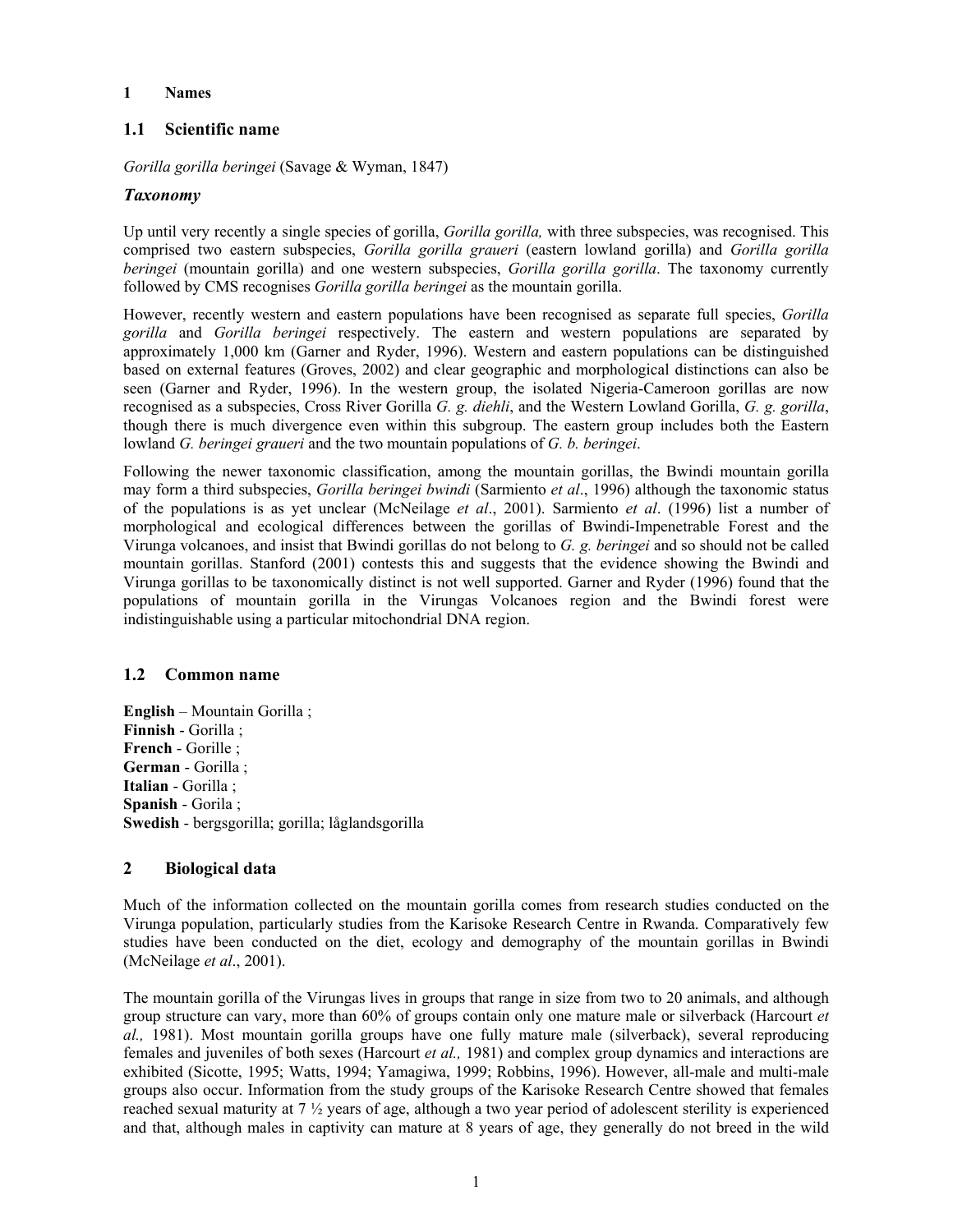until about 15 years of age as a result of competition they face from older dominant males (Harcourt et al., 1981).

Upon reaching maturity, both the males and females leave the natal group. The females usually join another group or a lone young adult male, whereas the males remain solitary until they can attract females and establish their own groups (Masicot, 2003). After emigration, some males may spend a large proportion of their time in their natal group's home range (Harcourt *et al.,* 1981). It is unusual for adult males to migrate into other groups (Yamagiwa, 1987). Of the 15 changes in the size and composition of the two main study groups between 1972 and 1974 listed by Harcourt *et al*. (1981), 11 were due to migrations.

Mountain gorillas are folivores that specialise on plant parts, species and families (Watts, 1984). The leaves of *Galium ruwenzoriense, Arundinaria alpina, Rubus* spp. and the stems of *Peucedanum linderi* have been shown to be the preferred species of the mountain gorilla (Plumptre, 1995) with particular preference for *A. alpina* (bamboo) shoots (Vedder, 1984). Animal matter (Watts, 1984), sediment (Mahaney *et al*., 1990) and excrement (Graczyk and Cranfield, 2003) have been observed to be eaten infrequently. Bwindi mountain gorillas consume more fruit than the Virunga gorillas (Sarmiento *et al*., 1996)*.*

# **2.1 Distribution (current and historical)**

There are two known populations of mountain gorilla, all of which occur in national parks. One population occurs on the extinct volcanoes of the Virunga Massif along the borders of the Democratic Republic of the Congo (DRC), Rwanda (RW), and Uganda (UG) within the Virunga National Park of DRC, the Volcans National Park in Rwanda and to a lesser extent the Mgahinga National Park, Uganda, A separate population of mountain gorillas is found in the Bwindi-Impenetrable National Park in southwest Uganda, on the border of DRC (UNEP-WCMC and WWF, 2001). In this report these populations will be referred to as either the Virungas or Bwindi population of mountain gorillas.





**Democratic Republic of the Congo**: The mountain gorilla, *Gorilla gorilla beringei* occurs in the Virunga National Park of DRC. The Virunga National Park is 790,000 hectares in size and is contiguous to Rwenzori Mountains National Park, Uganda and Volcanoes National Park, Rwanda, the latter of which is also home to

<sup>©</sup> UNEP-WCMC (2003).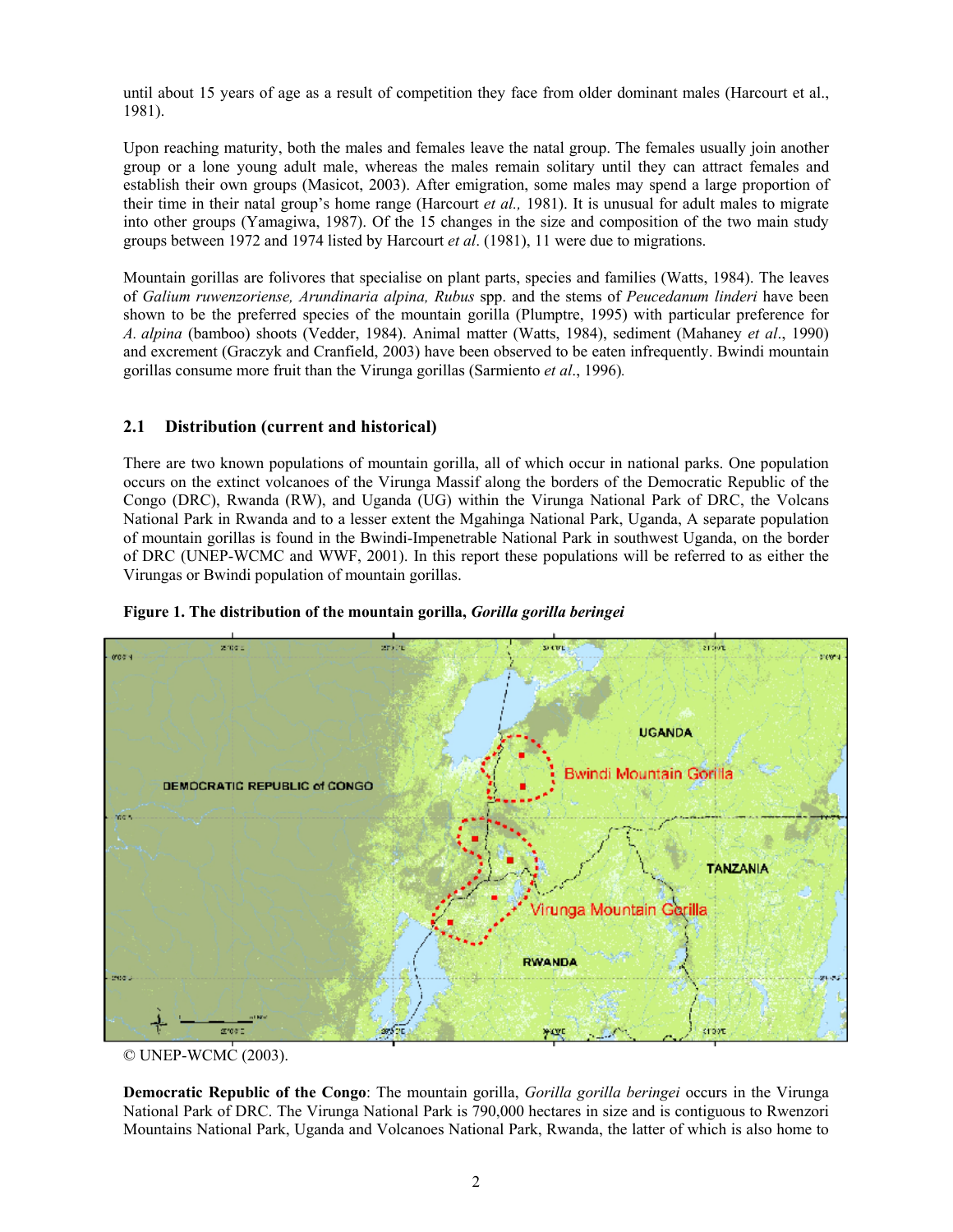mountain gorillas. It ranges in altitude from 798 m to 5,119 m. It is located in north-east DRC mostly in Kivu Province (95%) and also in Haut-Zaire (5%), on the border with Rwanda and Uganda (UNEP-WCMC, 2003b).

A gorilla population on Mt. Kahuzi in the Democratic Republic of the Congo has been referred to as *G. g. beringei* by some authors, although it is generally agreed that it is actually a population of *Gorilla gorilla graueri* (Nowak, 1999).

**Rwanda:** The mountain gorilla, *G. g. beringei* occurs in the Volcans National Park, which is 12,500-13,000 hectares in size and is contiguous to Virunga National Park in DRC and Gorilla National Park in Uganda. It ranges in altitude from 2,400 m to 4,507 m (UNEP-WCMC, 2003c). It is situated 15 km north-west of the town of Ruhengeri in the Virunga Massif on the Ugandan and DRC borders.

**Uganda**: The mountain gorilla, *G. g. beringei* occurs in the Mgahinga National Park, Uganda and Bwindi-Impenetrable National Park, Uganda.

The Mgahinga National Park is 2,899 hectares in size and is found in the extreme southwest of Uganda on the borders with DRC and Rwanda and was established strictly for the protection of mountain gorilla and chimpanzee, *Pan troglodytes* (UNEP-WCMC, 2003d). It ranges in altitude from 2,700 m to 4,127 m (UNEP-WCMC, 2003d) and consists of the partly forested slopes of three extinct volcanoes.

The Bwindi-Impenetrable National Park is 32,092 hectares and ranges in altitude from 1,190 m to 2,607 m. It is located in the Kigezi highlands of south-west Uganda, on the edge of the western rift valley and borders DRC to the west (UNEP-WCMC, 2003a).

## **2.2 Habitat**

The habitat of *Gorilla gorilla beringei* consists of subtropical/tropical Moist Forest (IUCN, 2002). Forest edges and regenerating or secondary forest are favoured gorilla habitat (IUCN, 1982). A number of vegetation zones have been identified in the mountain gorilla habitat of the central Virungas Volcano region, which mostly consist of *Hagenia*-*Hypericum* woodland with a relatively open canopy and extremely dense herbaceous understorey (Watts, 1997). Mountain gorillas range up to 3400 m in altitude with occasional forays even higher (IUCN, 1982). Bwindi gorillas tend to live in lower elevations, warmer temperatures and are more arboreal than Virunga gorillas (Sarmiento *et al*., 1996). The area of habitat occupied by the mountain gorilla in the Virungas is approximately  $375 \text{ km}^2$  and the Bwindi gorillas occupy an area of approximately  $215 \text{ km}^2$  (Butynski, 2001).

#### **2.3 Population estimates and trends**

Population counts and estimates of mountain gorillas are commonly carried out on the basis of nest or sleeping site counts (e.g. Inogwabini *et al.,* 2000). Adults and immature weaned animals build new nests to sleep in each night. The nests are counted and any dung adjacent to each nest examined gives a reliable indication of group size as well as age of animal, particularly when the counts are repeated over several nights.

The number of mountain gorillas declined throughout the 1970s and early 1980s, and some declines were seen into the 1990s (e.g Binyeri *et al.,* 2002). IUCN (1982) described a decline in the mountain gorilla numbers in the Virungas, from 400-500 in the late 1950s, to 275 in 1973 to 250 by 1981, with most of the decline occurring in the DRC section. However, by the mid 1980s the mountain gorillas of the Virungas had started to very gradually increase again. The 1989 count of mountain gorillas in the Volcans National Park, Virunga National Park and Mgahinga National Park was about 306 animals (Plumptre and Harris, 1995). Most recently a population estimate, based on repeated observations of 17 habituated groups and information on 15 unhabituated groups, has shown the population of the Virunga mountain gorilla to be between 359 and 395 (Kalpers *et al*., 2003).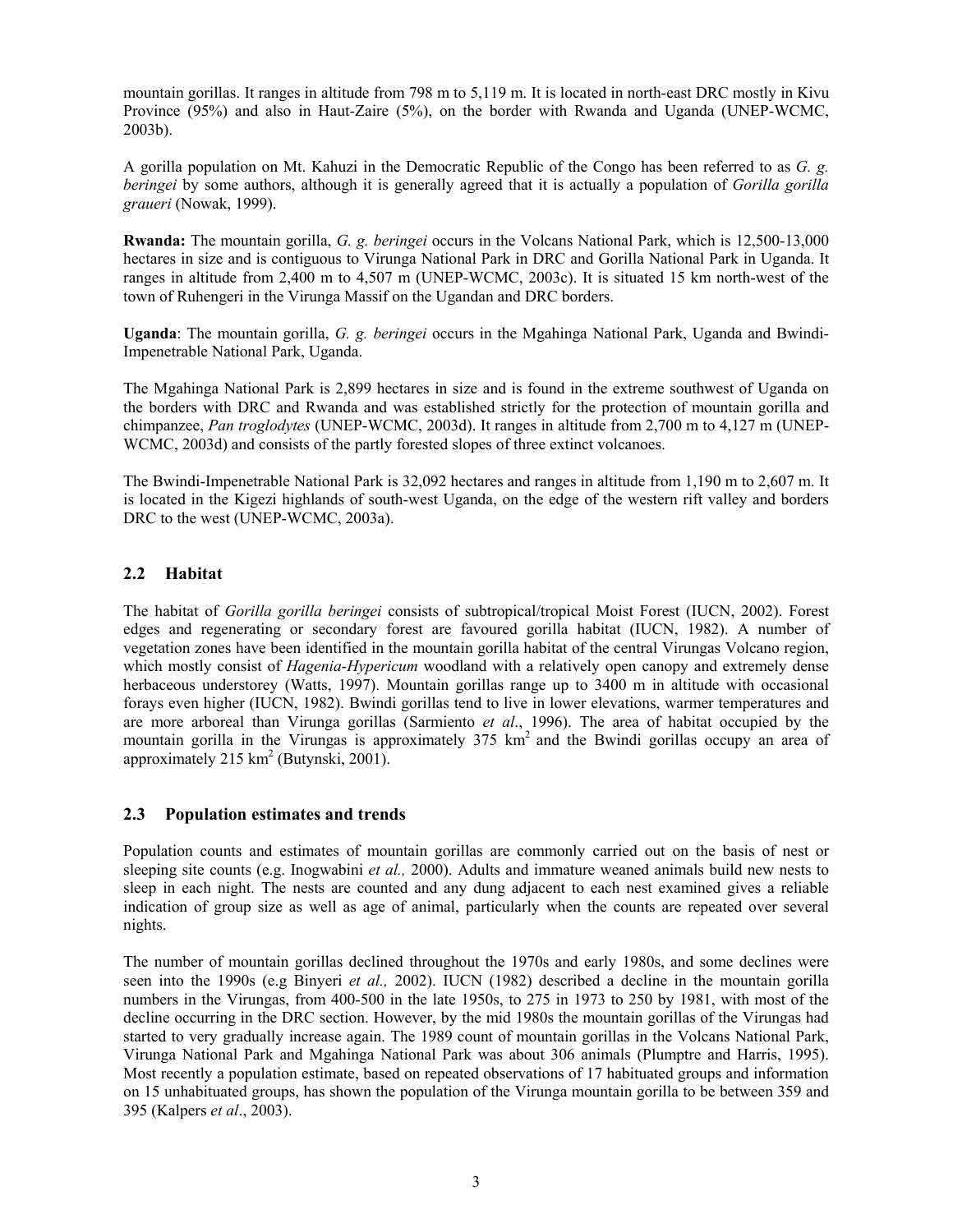1979 estimates showed there to be 95-130 mountain gorillas in the Bwindi Impenetrable Forest Reserve (IUCN, 1982). Harcourt *et al*. (1981) noted a total population size of c.155 in Bwindi (where 33% of the population was counted). More recently McNeilage *et al*. (2001) estimated the population in Bwindi-Impenetrable National Park in 1997 to be 292 individuals and note that this population appeared to be stable. At least 300 individuals were reported in Bwindi Impenetrable Forest National Park (Uganda Wildlife Division, 2002a).

The mountain gorilla appears to be gradually increasing in numbers. Based on recent estimates (Kalpers *et al*., 2003 and McNeilage *et al*., 2001), the total number of mountain gorillas may be between 651 and 687, or according to Plumptre *et al.* (2003) there are a total of approximately 650-700 mountain gorillas. According to WWF (2002) the Virunga population of mountain gorilla has increased by 14% in the last 12 years. The Bwindi population is stable and may also be increasing (Uganda Wildlife Division, 2002a; WWF, 2002; McNeilage *et al*., 2001).

# **2.4 Migratory patterns**

The mountain gorillas of the Virunga volcanoes inhabit an area that is shared between three countries, the Democratic Republic of the Congo, Rwanda and Uganda. Gorillas have a home range of between 5 and 30  $km<sup>2</sup>$  (UNEP-WCMC and WWF, 2001), which may include land in more than one country and hence daily foraging movement may involve crossing international borders. The area of habitat occupied by the Virungas mountain gorilla is approximately  $375 \text{ km}^2$  and that occupied by the gorillas of Bwindi-Impenetrable National Park is approximately  $215 \text{ km}^2$  (Butynski, 2001).

A study by Vedder (1984) in Volcans National Park of Rwanda showed within each of the dietary seasons (October-November and December to September), gorillas responded to decreases in food abundance by expanding their range and travelling further by day, as well as by altering their diet. This group of gorillas travelled through an area of 8.56 km<sup>2</sup> during a 12 month period. Solitary male mountain gorillas travel further and expand their home range as long as they are unmated, and mountain gorilla home ranges typically overlap extensively (Watts, 1994). Watts (1998) found that they used areas less than or equal to 25 km<sup>2</sup> and that annual home range size and core area size varied considerably both with groups and across years. Food and male mating competition can influence the home range and core area selection and size.

# **3 Conservation status**

The IUCN Red List classifies the mountain gorilla as *G. beringei beringei*. The mountain gorilla is classified as Endangered (EN A2cd), on the basis that a reduction in population size has occurred, based on an observed, estimated, inferred or suspected population size reduction of  $\geq 50\%$  over the last 10 years or three generations, whichever is the longer, where the reduction or its causes may not have ceased or may not be understood or may not be reversible, based on a decline in area of occupancy, extent of occurrence and/or quality of habitat and actual or potential levels of exploitation. It was assessed in 2000, by T. Butynski and Members of the Primate Specialist Group, and evaluated by R.A.Mittermeier, W.R. Konstant and A.B. Rylands (Primate Red List Authority) (IUCN, 2002). However, IUCN (2002) also assessed the two populations of mountain gorilla separately due to the taxonomic uncertainty that currently surrounds them. When considered separately (i.e. the Virungas and the Bwindi population as separate entities) each population is considered Critically Endangered (IUCN, 2002).

Despite the low numbers of gorillas and the severe threats they face, overall population numbers would appear to be stable and possibly slowly increasing (See section 2.3 for further details of these trends).

**Democratic Republic of the Congo**: Seven habituated families in the Congolese parts of the Virunga Massif show an overall increase in the number of these gorillas from 66 to 86 between 1998 and 2002 (Binyeri *et al.,* 2002). Other reports indicate that the Virunga population of mountain gorilla has increased in the last 12 years (WWF**,** 2003).

**Rwanda:** Reports indicate that the Virunga population of mountain gorilla has increased in the last 12 years (WWF**,** 2003).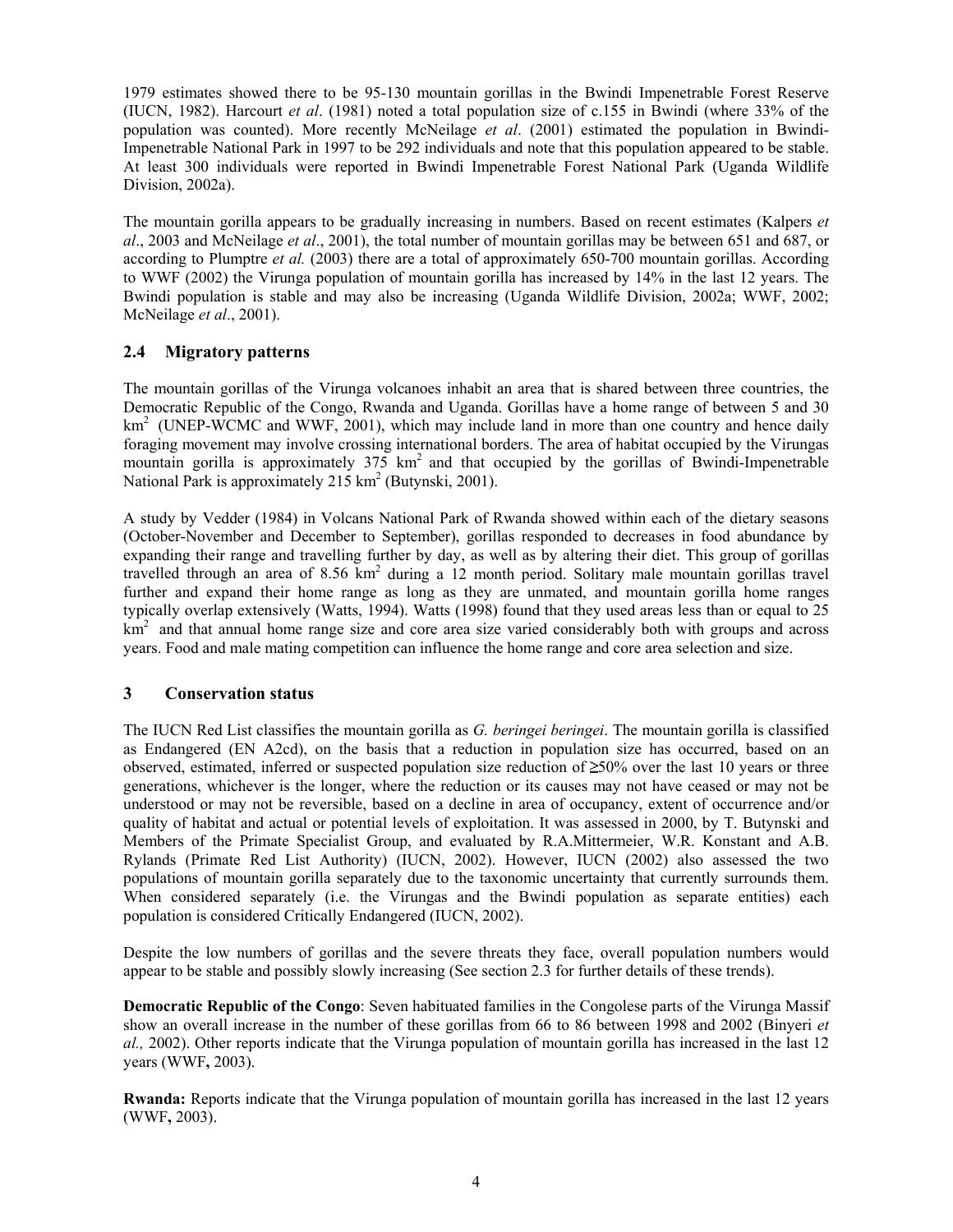#### **Uganda**:

Mgahinga National Park: Reports indicate that the Virunga population of mountain gorilla has increased in the last 12 years (WWF, 2003).

The population of Bwindi-Impenetrable National Park is stable and possibly increasing (Uganda Wildlife Division, 2002a; McNeilage *et al*., 2001).

## **4 Actual and potential threats**

The major threats to mountain gorillas are (1) habitat loss or modification (e.g. through infrastructure development, wood extraction, human settlement and agricultural crops (IUCN, 2002)) and forest encroachment (Muruthi *et al*., 2000), (2) hunting or poaching, (3) disease transmission from humans and (4) war or political unrest (Plumptre *et al*., 2003; Muruthi *et al*., 2000; IUCN, 2002). Other threats include the risk of inbreeding (Muruthi *et al*., 2000) and ongoing disturbance from tourism (IUCN, 2002). The mountain gorilla populations are separated by densely populated land and intense human land use is putting intense pressure on both populations (GROMS, 2002). Increasing human settlement contributes to virtually all the threats listed above such as demand for land to live on and to farm, and demand for fuel and for food. Gorillas are Critically Endangered, slow reproducing animals which means that sustained levels or even small numbers of mortalities can have devastating impacts.

## **4.1 Exploitation**

Ongoing harvesting, hunting and gathering for food is a threat to the mountain gorilla (IUCN, 2002). In the Virunga and Volcano National Parks of DRC and Rwanda, infant gorillas may be captured for sale, and adult males killed so that their skulls can be sold as souvenirs to tourists. Adults may also be killed in order to gain access to the infants. An infant can reportedly fetch as much as £86,000 on the black market (Vesperini, 2002).

Hunting of mountain gorillas has occurred, particularly in DRC in the conflicts of the 1960s, but in the last 20 years good protection and support has reduced hunting of this subspecies (Plumptre *et al.*, 2003). However, many incidents of gorilla poaching have been reported. Poaching in the Virunga National Park increased as a result of the armed conflict in Rwanda (UNEP-WCMC and WWF, 2001). Six gorillas have been killed by poachers and at least three infants stolen in the Virunga Volcano Region in 2002 (Anon., 2002). Binyeri *et al.* (2002) reported a number of incidents in the Virunga National Park of DRC in which infant gorillas were abducted for sale, and adults killed to gain access to the infants. In addition, they report that one or maybe two gorillas were killed and partly eaten by Rwandan militia in the Rwandan side of the Virungas (Volcans National Park). Poaching of apes in Uganda is increasing for local consumption as well as to supply a growing market as a delicacy (Kaiza, 2001). Three poachers have recently (January, 2003) been fined and sentenced to four years in prison, after killing two adult gorillas and stealing a baby one (AWF, 2003). Six others that were also involved were fined and sentenced to two years in prison (AWF, 2003).

There was some hunting of the gorilla in the Bwindi Forest Reserve (IUCN, 1982) and in 1995 four adult gorillas were killed, and there have been reports of infant gorillas been taken to sell to private collectors (UNEP-WCMC, 2003a). However, in general there is no evidence of gorilla hunting in the park (UNEP-WCMC, 2003a).

## **4.2 Habitat degradation/loss**

The mountain gorilla lives in an area where there is a high human population. In Burundi, Rwanda and Uganda, including Bwindi Impenetrable Forest Reserve, fragments of forest form part of a landscape that supports one of the highest densities of rural human populations in Africa (Taylor *et al*., 1999).

The main threat to gorillas in **DRC** is forest clearance and, although no land has been appropriated from the habitat of the Virunga gorillas there, declines may be due to the presence of livestock in the Virungas (IUCN, 1982). Deforestation to supply refugees' demand for fuelwood has affected 105  $\text{km}^2$  of the park, of which 35 km<sup>2</sup> has been completely stripped (UNEP-WCMC, 2003b). Plumptre *et al* (2003) comment that when the civil war in DCR ends, it is likely that logging companies will quickly move into DRC. However,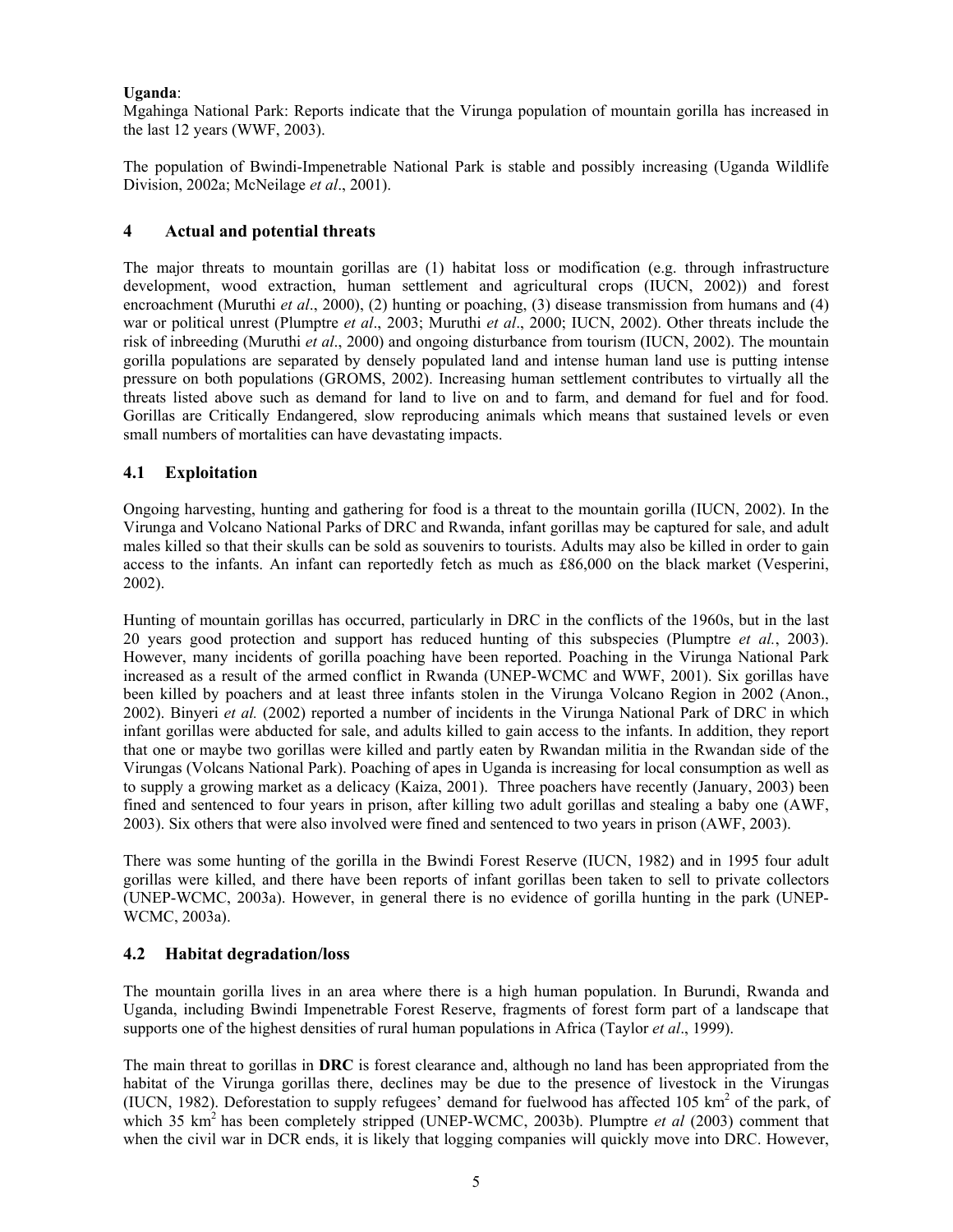they also note that gorillas often favour areas of secondary vegetation and so could coexist with logging, but hunting of gorillas within the concessions could threaten populations (Plumptre *et al*, 2003).

Forest clearance also threatens the population of mountain gorillas in the Volcans National Park of **Rwanda** (IUCN, 1982). More than one third of this national park was excluded from the boundaries of the national park in 1968 to be used in an agricultural project (Kemf and Wilson, 1997). However, habitat loss has been close to zero here recently (Plumptre *et al*., 2003).

In Gorilla (Mgahinga) National Park, **Uganda**, agricultural and pastoral activities are major threats. Incursions by local people and their livestock are common in the Mgahinga Forest Reserve of Uganda (IUCN, 1982). The boundary of the park has been raised from 2,425m to 2,730m, decreasing the area of the park and removing an important gorilla habitat from the reserve (UNEP-WCMCd, 2003). Deforestation by residents of the lower slopes is destroying more gorilla habitat and this was further exacerbated by allowing restricted bamboo cutting annually in the reserve before 1982. The area seems to be less well protected than neighbouring protected areas in DRC and Rwanda. There are about 400 gorillas in this whole region, but only one group is found in the Ugandan sector (UNEP-WCMC, 2003d).

The Bwindi-Impenetrable Forest National Park population is relatively well protected. Only manual extraction of timber is permitted, and hence logging is very selective although it is allowed throughout the whole forest reserve (now National Park) (IUCN, 1982) and only about 10% of the forest remains free from human disturbance (UNEP-WCMC, 2003a). However, relatively intensive logging and the extraction of gold and charcoal does occur in certain areas, although most illegal activity has been reduced to sustainable levels. Agricultural encroachment is the major threat to forest integrity (UNEP-WCMC, 2003a).

## **4.3 Impact of Conflict**

The early 1990s saw the outbreak of fighting in Rwanda, which by April 1994 had expanded into DRC and resulted in a stream of refugees pouring into gorilla habitat. Indeed, approximately 50% of Rwanda's civilian population were displaced during this conflict, of which 860,000 refugees were concentrated in the vicinity of Virunga National Park (Dudley *et al*., 2002). Shortly after the influx of Rwandan refugees in 1994/1995 into DRC, came the 1996 war between the armed forces of DRC and the rebel movement of Kabila, backed by Angola, Rwanda and Uganda. Subsequently fighting again broke out in 1998 between Rwandan and Ugandan troops and the DRC army.

The streams of refugees that were displaced during these conflicts led to uncontrolled firewood harvesting, and increased poaching in the Virungas National Park and the death of more than four silverback mountain gorillas (UNEP-WCMC and WWF, 2001) and disruption of natural animal migration patterns (UNEP-WCMC, 2003b). Three of the four refugee camps in North Kivu were located in or near to the park buffer zone, and it is estimated that at least 500,000 ha of the park have been affected by wood harvesting or poaching (UNEP-WCMC, 2003b). After the refugees left in 1996, conflict in the DRC led to looting and destruction of infrastructure in the Park, as well as the possible death of 15 Virunga mountain gorillas (UNEP-WCMC and WWF, 2001). Kalpers *et al*. (2003) report that between 12 and 17 gorillas are known to have died between 1992 and 2000 in the Virungas volcanoes region as a direct result of military activity. Concern for the protection and management of the site, especially with regards to recurring encroachments, deforestation, poaching, population growth, and the refugee related problems that have arisen due to civil unrest in Rwanda, led to the site being placed on the World Heritage in Danger List in 1994 (UNESCO, 1994). The situation around Virunga is unstable, militia groups may still be active in the region, aerial census of the area has not been possible since 1995 and there are frequent reports of poaching, deforestation and illegal gold mining in the park (UNEP-WCMC, 2003b). Much of the Virungas has clearly been severely affected by conflict.

## **4.4 Other threats**

Accidental entrapment in snares used to trap other wild animals is also a threat to the mountains gorillas. Plumptre *et al*. (1997) stated that the setting of snares for ungulates in the Volcans National Park, Rwanda is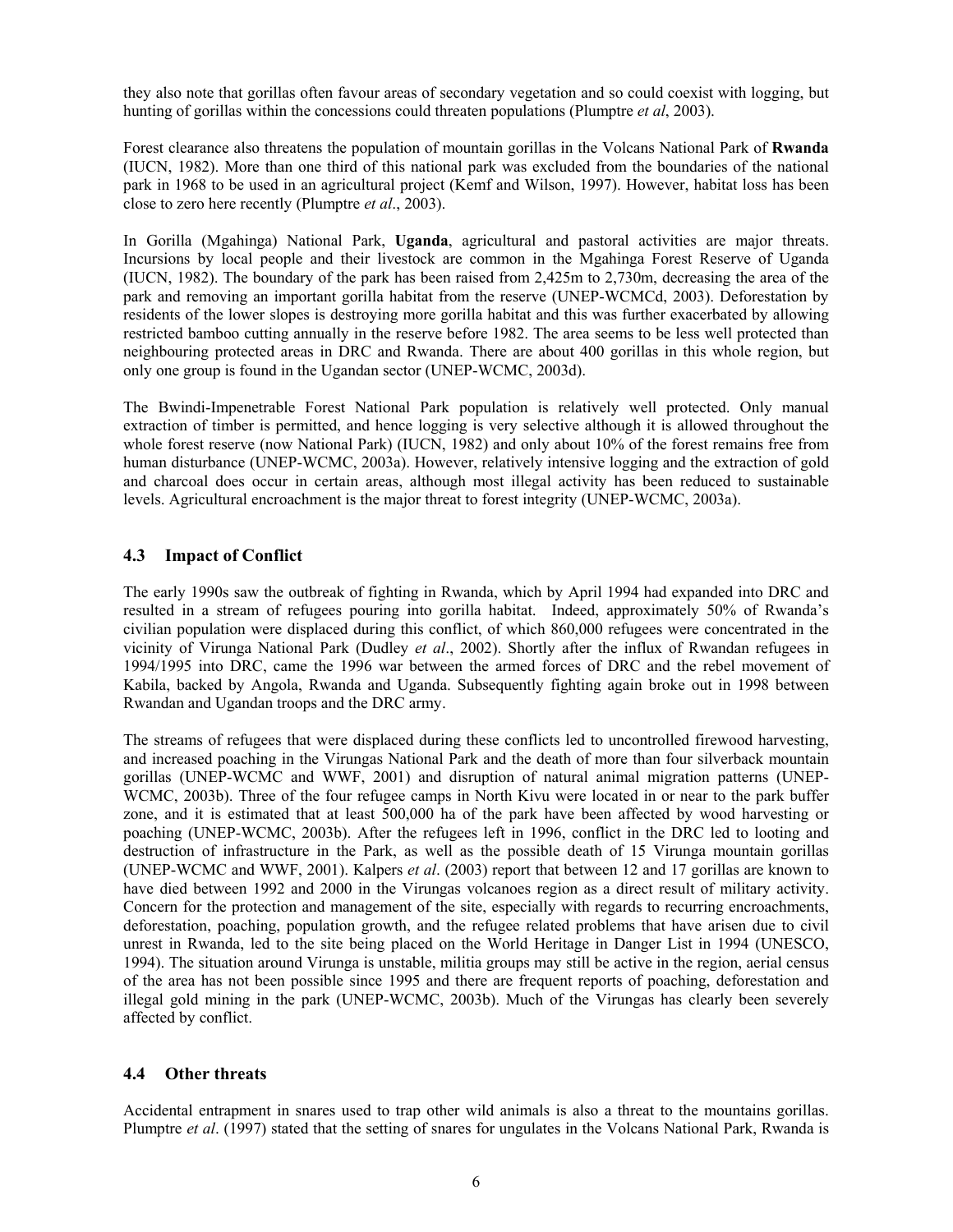one of the greatest threats to *Gorilla gorilla beringei*. However, Williamson (1999) reported that at least 99% of the three research groups in the Volcans National Park, Rwanda were in good physical shape.

A potential threat to gorillas is exposure to human diseases (e.g Graczyk *et al*., 2001a; Graczyk *et al*., 2001b) particularly for habituated gorillas that come into contact with humans, in areas of gorilla tourism (UNEP-WCMC and WWF, 2001). Gorilla tourism exposes gorillas to humans and hence to any diseases that humans may be carrying, some of which the gorillas may never have been exposed to before.

An outbreak of scabies in a habituated group of gorillas in Bwindi Impenetrable National Park in 1996 led to the death of an infant male, and the treatment by injections of three others, all of whom survived (Kalema-Zikusoka *et al*., 2002). A subsequent outbreak of scabies occurred in Bwindi National Park in 2000, though fortunately this outbreak did not involve any mortalities (Mudakikwa, 2001). The source of this disease is unknown, but there would appear to be a high prevalence of the disease in the people living around the Park (Kalema-Zikusoka *et al*., 2002). Williamson (1999) reported that in Volcans National Park the most serious threat to the gorillas may be the acquisition of human parasites and disease and recently a number of gorillas in this Park have died of an unknown illness (UNEP-WCMC, 2003c). An outbreak of a respiratory disease, with the possibility of measles as the primary infection, in the Parc National des Volcans in Rwanda claimed sixgorilla lives, and 27 other gorillas were successfully treated (Wallis and Lee, 1999). However, there are few data on the impacts of disease, particularly outside the Virungas (Plumptre *et al.*, 2003).

In Rwanda, strict rules are in place to regulate tourist visiting times and the number of tourists per group (Plumptre *et al*, 2003). In Uganda, veterinary intervention is limited to diseases caused by human beings or life-threatening conditions (Kalema-Zikusoka *et al*., 2002). Other measures are in place and include limiting the approach of humans to 5 m, burying human excrement deeper than 30 cm and chasing gorillas from private lands surrounding the parks (Kalema-Zikusoka *et al*., 2002).

The isolation and low numbers of mountain gorilla populations have given rise to concerns about inbreeding (Garner and Ryder, 1996). The mitochondrial DNA of the Virunga and the Bwindi mountain gorillas exhibited low variability further strengthening this concern, although more extensive sampling is required (Garner and Ryder, 1996).

International trade in live gorillas and gorilla parts, which used to be a threat, has declined since the gorilla was listed in Appendix I of CITES.

## **5 Legislation**

## **5.1 International**

The mountain gorilla, *Gorilla gorilla beringei*, is listed in Appendix I of the Convention on Migratory Species (CMS). Rwanda is not a Party to CMS. The gorilla, *Gorilla gorilla*, was listed in CITES Appendix I on 1st July, 1975, and all Range States are Parties. The gorilla is listed in Class A of the African Convention on the Conservation of Nature and Natural Resources (1969). Both Virunga National Park and Bwindi-Impenetrable National Park are World Heritage Areas. The Democratic Republic of the Congo has ratified and Uganda and Rwanda have accepted the Convention Concerning the Protection of the World Cultural and Natural Heritage (the World Heritage Convention).

## **5.2 National**

As all mountain gorilla populations occur within national parks, they and their habitat afford some degree of protection. However, political and institutional instability as well as illegal hunting and poaching may undermine such protection. National laws in all range states exist for the control of hunting and capture of the gorillas, although wide enforcement of the legislation is difficult due to lack of funds and inaccessibility (Nellemann and Newton, 2002).

**Democratic Republic of the Congo:** The mountain gorilla is given total protection in the DRC through the Décret relatif à la chasse et à la pêche of 1937 (Decree on hunting and fishing) - possession, transport, and/or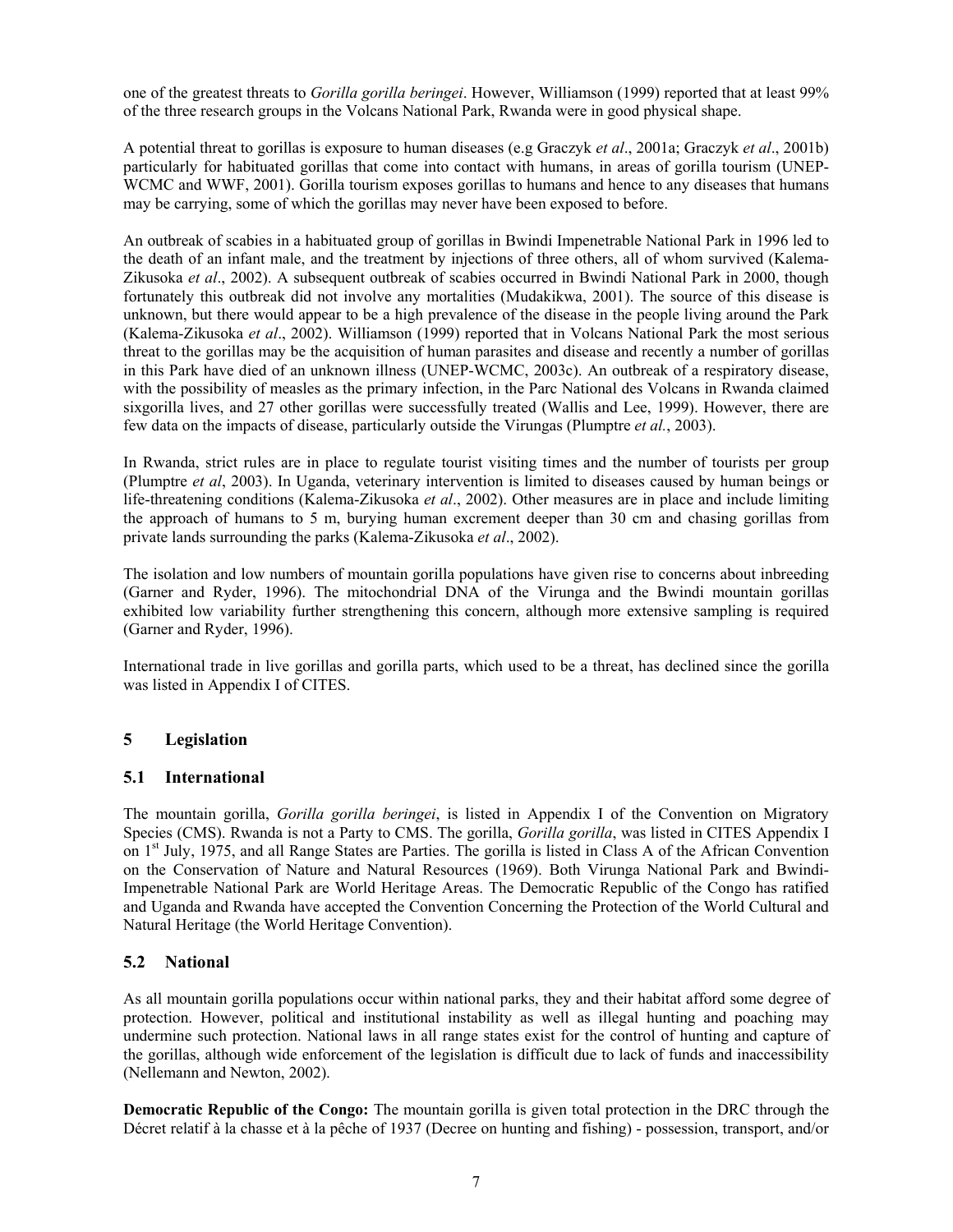national trade is prohibited or regulated. It is also referred to in the Hunting Act of 1982 and in the 1973 Departmental Order regulating the issuance of special elephant hunting permits and listing protected animals (ECOLEX, 2003). In addition, under Ordonnance-Loi relative à la conservation de la nature of 1969, any person that takes gorillas in a strict nature reserve is liable to a penalty of imprisonment of 1-10 years.

**Rwanda:** The mountain gorilla is given total protection in Rwanda through the Ordonnance-loi portant création de l'office Rwandais du tourisme et des parcs nationaux (Ordinance establishing the Office of Tourism and National Parks of Rwanda) of 1973 - possession, transport, and/or national trade is prohibited or regulated (ECOLEX, 2003).

The Volcans National Park in Rwanda is a Biosphere Reserve.

**Uganda:** The taking of mountain gorillas is prohibited by national legislation (Uganda Wildlife Division, 2002a). Relevant legislation includes the Uganda Wildlife Statute, No. 14 of 1996, and the National Environment Statute, No. 3 of 1995. The Uganda Wildlife Statute, No. 14 of 1996 states that "species which migrate to or through Uganda which are protected under any international convention or treaty to which Uganda is party and which section 91 applies shall be protected species under this Statute" (ECOLEX, 2003); the mountain gorilla is included.

In Bwindi-Impenetrable National Park, protection is total, although extractive use may be sanctioned by the Board of Trustees (UNEP-WCMC, 2003a). When Bwindi-Impenetrable National Park and Mgahinga National Park were created, entry to the parks by anyone except authorised researchers was prohibited, thus stamping out large scale logging and gorilla poaching (Nowak, 1995). The parks were later opened to regulated tourism.

## **6 Conservation measures**

A large number of international, national and local Non Governmental Organisations (NGOs), Inter Governmental Organisations (IGOs) as well as national authorities have been involved in various gorilla and ape action plans, conservation initiatives and programmes, which deal with a range of issues. Some of the main activities are described below but there are countless others.

The Great Apes Survival Project (GRASP) is an ambitious project of UNEP and UNESCO in collaboration with a whole range of partners which aims to lift the threat of imminent extinction faced by gorillas, chimpanzees, bonobos, *Pan paniscus*, and orangutans, *Pongo* spp. (GRASP, 2003). GRASP will develop Great Ape Survival Plans (GASPs), raise funds to implement plans and develop a global strategy to coordinate efforts. In addition, an Atlas of Great Apes is being produced to provide up to-date information on the distribution status and conservation of the great apes, including the mountain gorilla.

The International Gorilla Conservation Programme was formed in 1991, by three international conservation organisations and three protected area authorities: the African Wildlife Foundation (AWF),

Fauna and Flora International (FFI) and the World Wide Fund for Nature (WWF); the Institut Congolais pour la Conservation de la Nature (ICCN), the Office Rwandais de Tourisme et des Parcs Nationaux (ORTPN) and the Uganda Wildlife Authority (UWA). Its goal is the sustainable conservation of mountain gorillas and their habitats. It aims to strengthen conservation of mountain gorillas in the Democratic Republic of the Congo, Uganda, and Rwanda, to develop a regional approach to mountain gorilla conservation, and to increase cooperation between the protected area authorities of the three mountain gorilla range states. This project has been successful in protecting mountain gorillas in the Virunga range, despite civil unrest and other setbacks. The IGCP has run a number of projects and is involved in population censuses. It works with national institutions and agencies to support conservation efforts, strengthen resources and build capacity. For example, it helps the Institut Zaïrois pour la Conservation de la Nature (IZCN) develop contacts with donor countries (Kemf and Wilson, 1997).

'Open Initiative' has been established by UNESCO and all International Space agencies, to assist developing countries in the monitoring of world heritage sites through satellite images. A pilot project will use satellite images to provide a land cover change assessment during the last ten years – "Surveillance of Gorilla Habitat" project will focus on four existing or proposed World Heritage sites in the Albertine Rift covering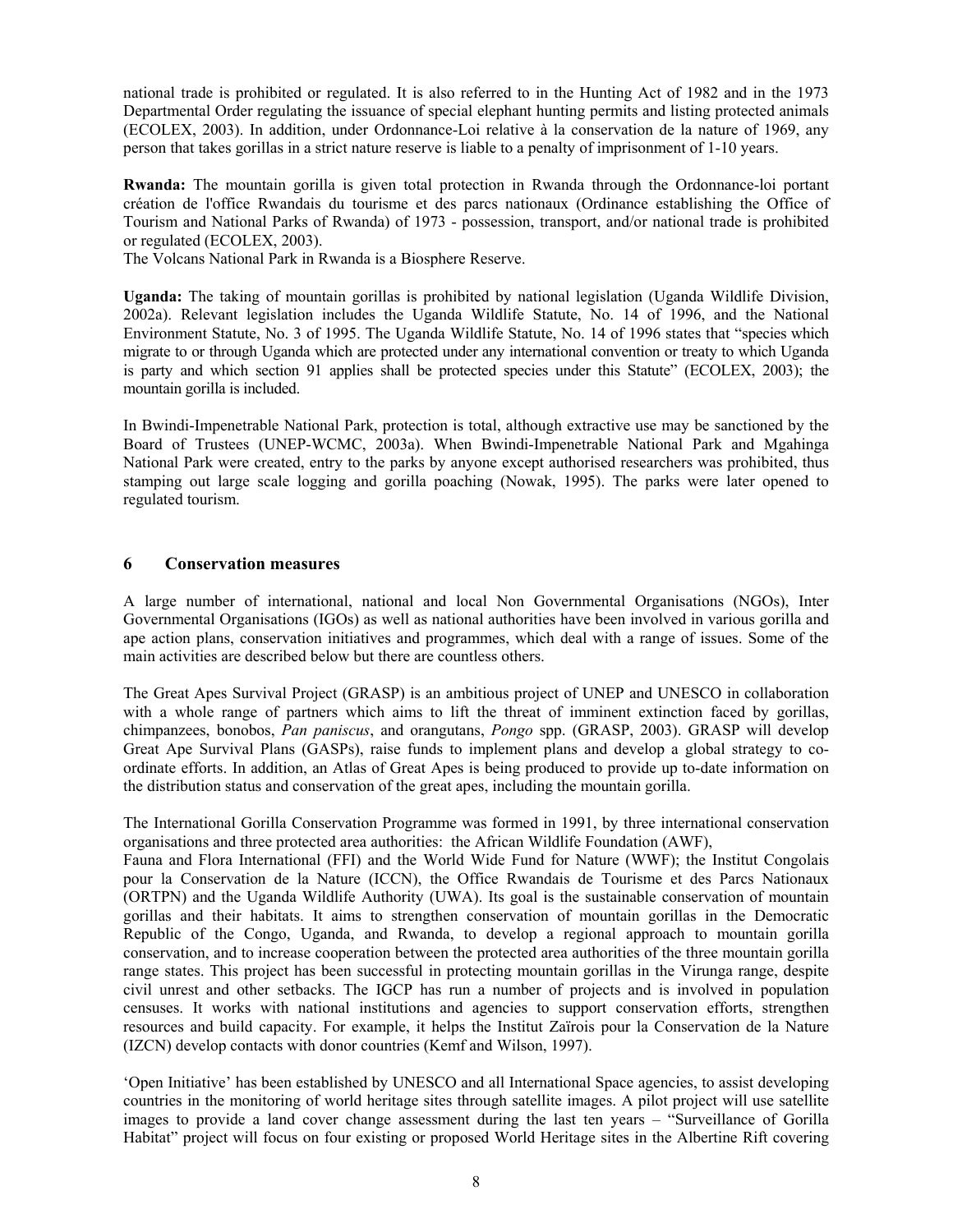border areas of DRC, Rwanda and Uganda - simple but accurate maps should be the main output of this project (UNEP, 2002).

CITES, CBD and CMS have focussed on the great apes. CMS is focussing on the eastern species of gorilla, which crosses mountainous border areas between UG, RW, and DRC – strengthened cooperation between the 3 governments would aid the survival of mountain gorillas, and a formal accord could be considered under Article IV of the Convention (UNEP, 2002).

All of the current known populations of Eastern gorilla live in National Parks and this has afforded some protection against habitat destruction and other pressures. In addition, the high levels of revenue provided by gorilla tourism has meant that quite a lot of resources have been generated which can be invested in the protection of gorillas and their habitat. Indeed many warring factions actually invested resources to help protect the gorillas in the Virungas, and extensive educational and outreach programmes were developed some of which continued throughout the conflicts (Kalpers *et al*., 2003).

Other projects include that of a computer simulation of the Virungas Mountains as a virtual reserve which is being developed for the Diane Fossey Gorilla Fund International. It aims to plot the gorillas' movements through the virtual reserve, to show habitat preferences, to deduce the carrying capacity of the reserve and assist in the management of the national parks for the conservation of the mountain gorilla (Whitfield, 2002). It will also help keep track of human activities such as poaching and farming (Whitfield, 2002).

**Democratic Republic of the Congo:** In Virunga National Park, an 'integral conservation policy' has been in operation for over 50 years whereby savanna fires, which maintain the fire-climax vegetation, are managed by the park authorities (UNEP-WCMC, 2003b). WWF is operating a *Virunga Environmental Programme* to raise awareness among communities of the value of conservation (WWF, 2002). Although its activities have been disrupted on several occasions due to civil unrest, more than a million tree seedlings were planted in 1996 with the help of the United Nations High Commission for refugees (UNEP-WCMC and WWF, 2001). The International Gorilla Conservation Programme in conjunction with the Congolese park authorities have undertaken a Ranger-based Monitoring Programme (RBM) which acts as a tool for the rangers to collect information, which in turn helps to inform park management decisions.

**Uganda**: According to the Uganda Wildlife Division (2002a), Uganda has undertaken the rationalisation of wildlife Protected Areas System Plan through the 1996 to 1998 Scientific Study, and administered special enforcement programmes in the Species Range Protected Areas (Mgahinga and Bwindi Impenetrable National Parks). In addition, Site Action Programmes have been undertaken by the Government, Regional Action Plans are being developed through the International Gorilla Conservation Programme, and a National Action Plan for conservation and monitoring of the population is being initiated through the Great Apes Survival Project, funded by UNDP.

Hamilton *et al.* (2000) and Tamale (1996) described schemes that have been established in Bwindi-Impenetrable National Park to try to mitigate the loss and resentment felt by local people by the establishment of the Park and the concern at the loss of access to local resources. This includes agreements which allow controlled harvest of the park's resources, receipt of some of the tourism revenue and a trust fund to be used partially for community development (Hamilton *et al.,* 2000). Bwindi-Impenetrable National Park opened for mountain gorilla tourism in 1993 (IUCN, 1996) and since 1991 about 3,600 tourists have been visiting the park per year generating approximately US \$1 million per year (UNEP-WCMC, 2003a). An overall management plan was prepared jointly by the Institute of Tropical Forest Conservation, CARE Development through Conservation (DTC), and Uganda National Parks although a tourism-specific plan has been in use since the beginning of 1993 (UNEP-WCMC, 2003a). A management plan for Bwindi National Park has been developed, and actions for tourism development, biological inventories *etc* are now in place (IUCN, 1996).

A gorilla conservation project was started in Mgahinga in 1992, which included ecological surveys, training of rangers, cessation of illegal activities and the development of tourism (IUCN, 1996).

According to Uganda Wildlife Division (2002a) a number of actions are being undertaken in Uganda which include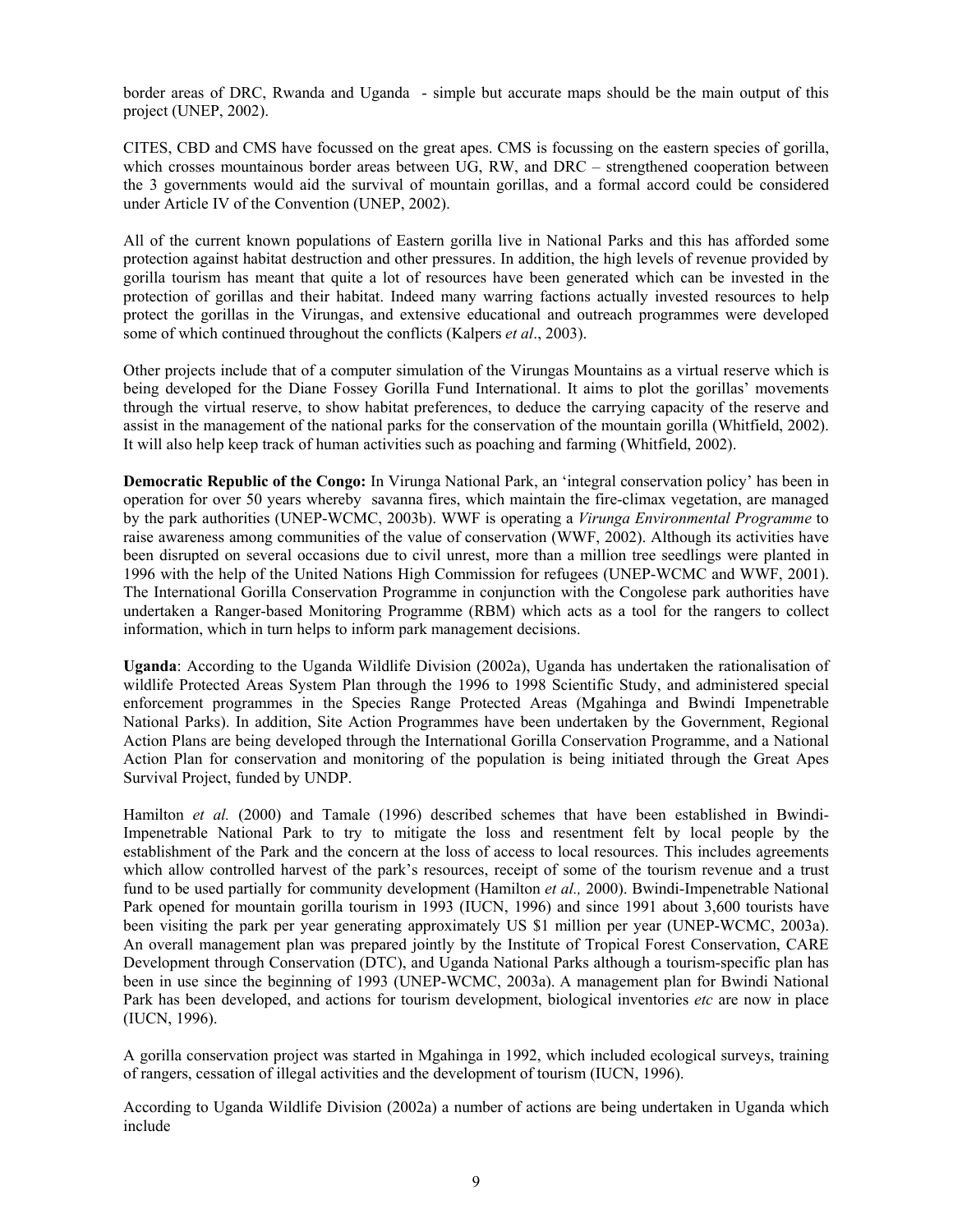**Rwanda:** The Volcans National Park has a research zone, a tourism zone and a strict reserve zone but it does not have a buffer zone. A management plan for the park is being developed. The Mountain Gorilla Project has involved habituating four gorilla families to the presence of humans so that visitors can be guaranteed close-up views, and it is jointly financed by the African Wildlife Foundation (AWF), Flora and Fauna International (FFI), Peoples Trust for Endangered Species (PTEF) and WWF who have worked to improve tourism so as to achieve economic independence for the park (UNEP-WCMC, 2003c).

The extensive work and research that has been conducted in and from Karisoke Research Centre has contributed vast amounts of knowledge to assist gorilla conservation. In addition, a Veterinary Centre was established in the Virungas to monitor the health of the gorillas, in particular in response to habituation and increasing contact with humans. However, the work of both these institutions has been severely disrupted as a result of the conflict in the area.

#### **7 Research activities**

The mountain gorillas have been well studied, and research is ongoing, despite a number of setbacks due to armed conflict. A number of the programmes and initiatives described in the previous section have or will have research components as an integral part of conservation actions and efforts. However, a number of other research activities are also ongoing. In addition, studies such as research into gorilla taxonomy, which are ongoing, may have serious implications for gorilla conservation, particularly in the light that the Bwindi gorilla may be genetically distinct from the mountain gorilla of the Virungas, as suggested by Sarmiento *et al*., (1996).

**DRC:** Virunga National Park was set up primarily for scientific research during Belgian colonial rule and much detailed work was carried out on specific taxa, from insects to mammals, particularly in the 1930s and 1950s (UNEP-WCMC, 2003b). IUCN/WWF Project 1941 aims to carry out a survey of the status of the gorilla and provide necessary data for their improved preservation and protection of their habitat.

**Rwanda**: Intensive research on the mountain gorilla and its habitat has been carried out for the past 15 years, including a census in 1980 funded by WWF and New York Zoological Society (UNEP-WCMC, 2003c). In addition, the mountain gorilla project was initiated in 1978 and the Virunga Veterinary Centre was formed in 1987 (UNEP-WCMC, 2001). Populations have been monitored from the Karisoke Research Centre in the Virunga Volcano region of north-western Rwanda and eastern DRC since 1967. This research has involved the collection of valuable population data and long and short term census studies (e.g. Robbins, 1995), studies on social structures (e.g. Robbins, 1996), group dynamics (e.g. Sicotte, 1995), feeding behaviour and habitat use (e.g. Byrne and Byrne, 1993; Watts, 1998) and reproduction (Robbins, 1999). The Karisoke Research Centre has a resident director, research scientists, about 15 trackers, and camp staff.

**Uganda:** In 1986, the Impenetrable Forest Conservation Project (IFCP) was set up at Ruhija and the site now contains a library, laboratory equipment, and accommodation and facilities for up to 60 people. It has nowhave been developed into the Institute of Tropical Forest Conservation to act as a field station for the Mbarara University of Science (UNEP-WCMC, 2003a). The main aims of the Institute are to systematically inventory the fauna and flora, initiate conservation programmes, and assess the population, distribution and particular requirements of the mountain gorillas (UNEP-WCMC, 2003a).

Following the establishment of Impenetrable Forest Conservation Project in 1986, the main achievements to date are law-enforcement and also in the areas of inventory and monitoring, research, staff training, and demarcation and securing of park boundaries. In combating the threat of agricultural encroachment from the densely populated areas surrounding the Park, the Uganda Wildlife Authority is assisted by the CARE Development Through Conservation (DTC) and MBIFCT project, which is promoting good relations with the local community via a large-scale agro-forestry programme. In addition to its out-forest work, DTC has also studied in-forest resource use and zoning strategy (UNEP-WCMC, 2003a).

The Bwindi-Impenetrable Great Ape Project was established in 1996 and aims to achieve a better understanding of the ecological relationship between the Mountain gorillas and chimpanzees (*Pan*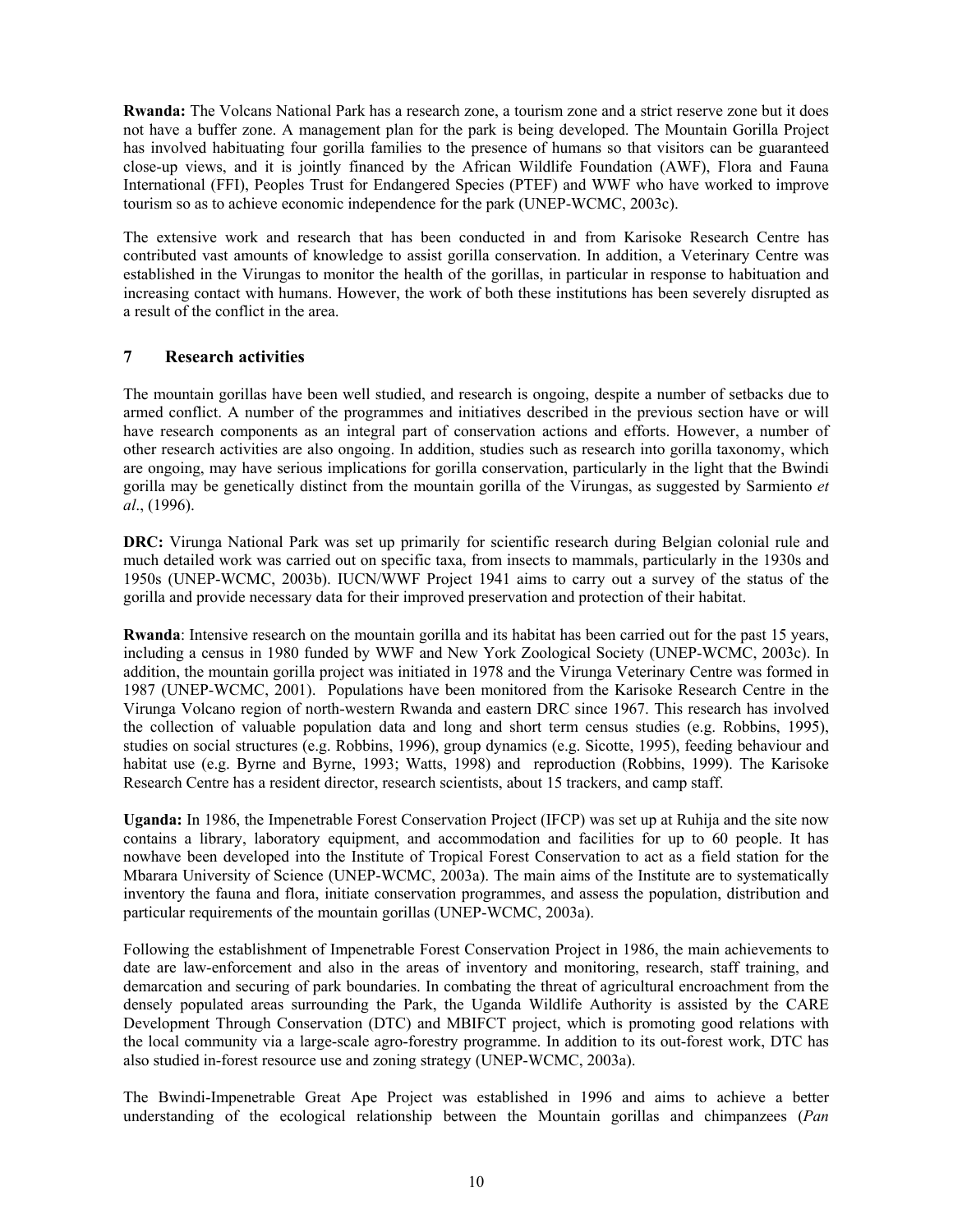*troglodytes schweinfurthii*) that both occur in the forest. It involves the study of the behaviour, ecology and habitat of both species. A research station, Camp Kashasha, was built in 1998 (Stanford, 1999).

In collaboration with Uganda Wildlife Authority, Makerere University runs the Makerere University Biological Field Station in Kibale National Park and Mbarara University runs the Institute of Tropical Forest Conservation in Bwindi Impenetrable National Park (Uganda Wildlife Authority, 2002b).

## **8 Needs and recommended actions**

#### **a) Policy and legislation**

- The mountain gorilla is a protected species in all its Range States, and so enforcement of existing legislation and provision of adequate staff and resources is essential, particularly in the face of lack of funds and inaccessibility. Enforcement of existing legislation needs to be strengthened.
- Tourism must be adequately regulated to ensure it is sustainable, and that disturbance and threats to the gorillas are minimal.
- Ensure that moneys generated from gorilla tourism are invested in local communities and in gorilla conservation.
- Policies to ensure the sustainable use of all natural resources should be developed which should minimise damage to gorilla habitat.
- Standards should be developed which minimise the opportunites for disease transmission from humans to gorillas, which could include a health education programme for local residents, good hygiene and waste disposal practice by researchers, tourists and officials in contact with gorillas.
- Complementary policy and legislation in range states should be developed and transboundary agreements made.
- Rwanda should be encouraged to become a Party to CMS and all range States should be encouraged to participate in intergovernment agreements such as the CBD, and with FAO.

## **b) Species and habitat protection**

There are a number of areas that need consideration to ensure adequate protection of *Gorilla gorilla beringei* and its habitat. These include:

- Ensure that there is no further encroachment of agriculture into national parks.
- The effectiveness of protected areas should be strengthened and any ongoing illegal activities should be stopped.
- Rebuild and mitigate damage caused in gorilla habitat as a result of conflict and war.
- Species legislation in each country should be reviewed to ensure that adequate protection is provided to the mountain gorillas.
- Sufficient staff should be employed to ensure adequate protection from poaching and hunting, to regulate tourism and manage gorilla habitat.
- Gorilla Action Survival Plans should be developed by all national authorities.

## **c) Monitoring and research**

There are a number of areas that need further research in order to ensure effective and appropriate conservation management. These include:

- The taxonomy of the mountain gorilla needs to be clarified to ensure effective conservation and management of the species and subspecies.
- The impact of selective logging, resource harvesting and agricultural encroachment in gorilla habitat should be assessed.
- Continued monitoring of the population numbers and status should be ensured.
- The impacts of tourism, including the risk of transfer of parasites and disease from humans to gorillas should be assessed.

#### **d) Public awareness and training**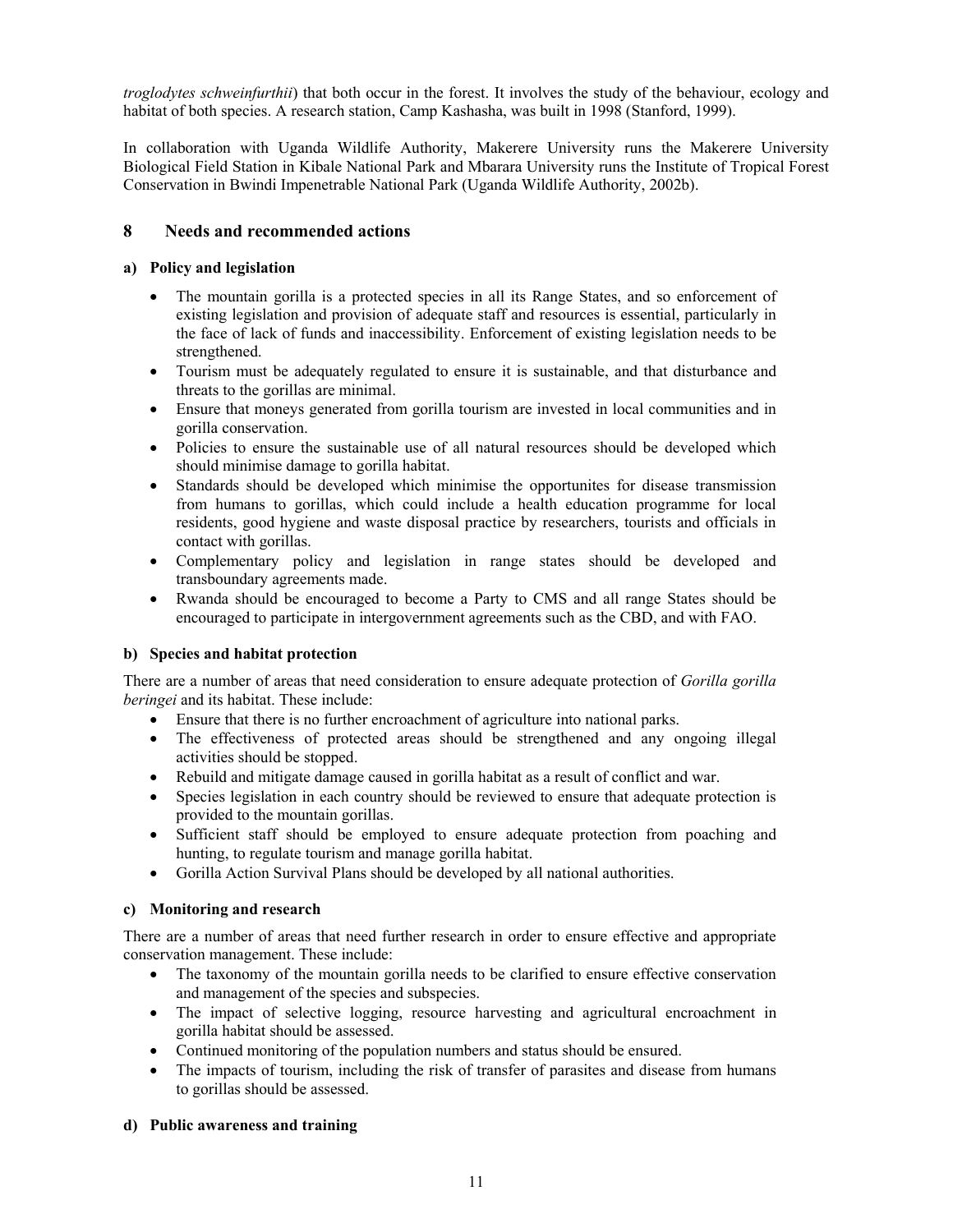- Community conservation projects and sustainable use projects in the management of gorilla habitat and gorilla tourism should be developed.
- Developed countries and aid agencies should be encouraged to support conservation initiatives for the mountain gorilla.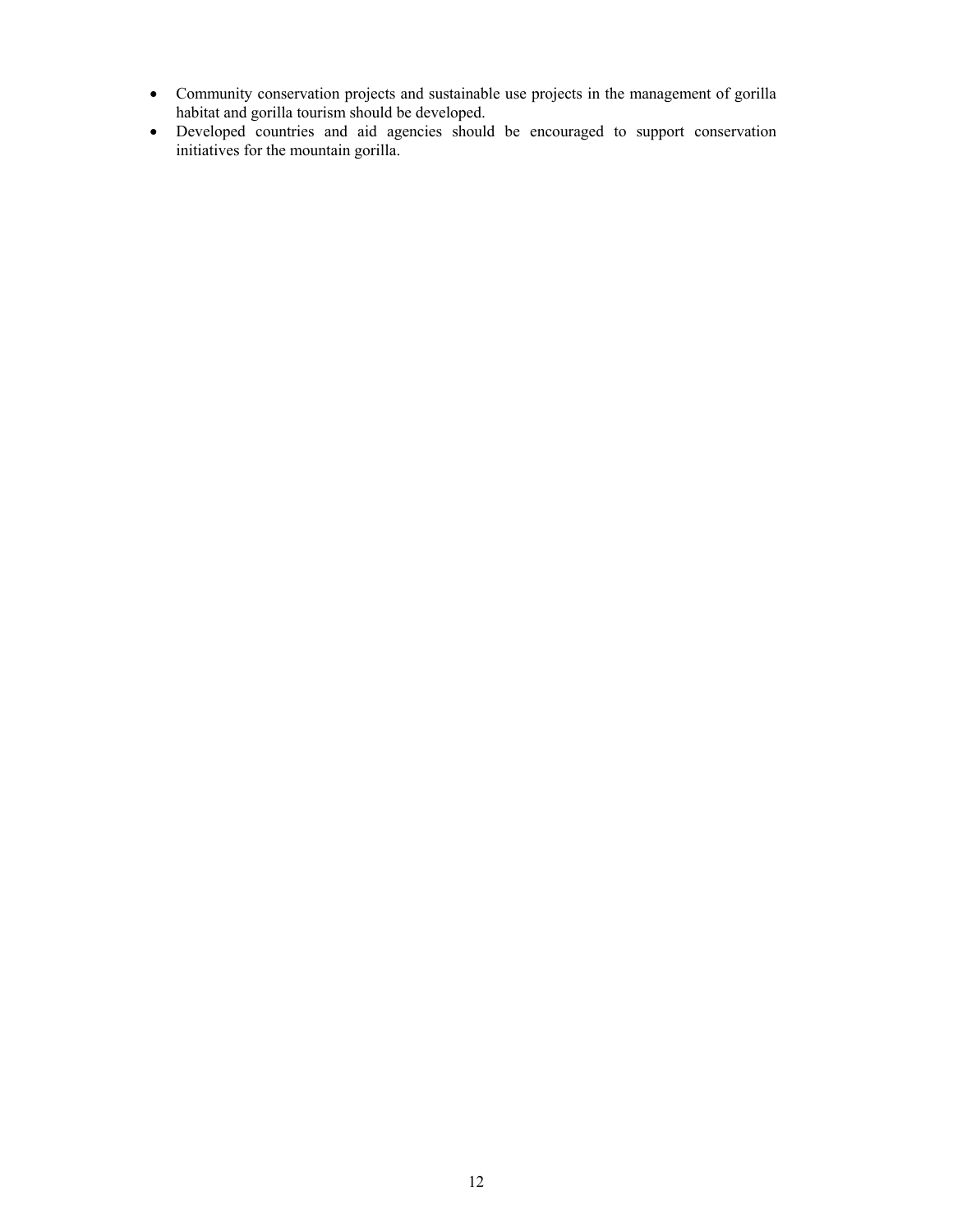#### **9 References**

Anon. (2002) International Gorilla Conservation Programme. Programme Profile, November 2002. http://www.awf.org/documents/IGCPProgramProfile1102.pdf Downloaded 27 may, 2003.

AWF (2003) Mountain gorilla poachers jailed in Rwanda. African Wildlife Foundation http://www.awf.org/wildlives/149 Downloaded 27/10/2003.

Binyeri, D. K., Hibukabake, D. M and Kiyengo, C. S. (2002) The Mikeno gorillas. *Gorilla Journal*, 25: 5-7.

- Butynski, T. M. (2001) Africa's Great Apes. In: *Great Apes and Humans: The ethics of Coexistence*. Beck, B., Stoinski, T. S., Hutchins, M., Maple, T.L., Norton, B., Rowan, A., Stevens, E. F. and Arluke, A. (eds). Smithsonian Institution Press, Washington D.C. Pp.3-56.
- Byrne, R. W. and Byrne, J. M. E. (1993). Complex leaf gathering skills of mountain gorillas (*Gorilla g. beringei*): Variability and standardization. *American Journal of Primatology*, 31: 241-261.
- Dudley, J. P., Ginsberg, J. R., Plumptre, A. J., Hart, J. A. and Campos, L. C. (2002). Effects of war and civil strife on wildlife and wildlife habitats. *Conservation Biology*, 16 (2); 319-329.
- ECOLEX (2003) ECOLEX A gateway to environmental law. http://www.ecolex.org/SPECIES/search/FA\_search.htm Downloaded 28/07/2003.
- Garner, K. J. and Ryder, O. A. (1996). Mitochondrial DNA diversity in gorillas. *Molecular and Phylogenetic and Evolution*, 6 (1): 39-48.
- GRASP (2003) http://www.unep.org/grasp/Fact\_gorilla.asp
- Graczyk, T. K. and Cranfield, M. R. (2003) Coprophagy and intestinal parasites: Implications to human-habituated mountain gorillas (*Gorilla gorilla beringei*) of the Virunga mountains and Bwindi Impenetrable Forest. *Primate Conservation,* 19*:* 58-64.
- Graczyk, T. K., Cranfield, M. R., and Eilenberger, U. (2001a) Hyperkeratotic mange caused by *Sarcoptes scabiei* (Acariformes: Sarcoptidae) in juvenile human-habituated mountain gorillas (*Gorilla gorilla beringei*). *Parasitol. Res.*, 87: 1024-1028.
- Graczyk, T. K., DaSilva, A. J., Cranfield, M. R., Nizeyi, J. B., Kalema, G. R. N. N. and Pieniazek, N. J. (2001b) *Cryptosporidium parvum* Genotype 2 infections in free-ranging mountain gorillas (*Gorilla gorilla beringei*) of the Bwindi Impenetrable National Park, Uganda. *Parasitol. Res.*, 87: 368-370.
- GROMS (2002) Species Fact Sheet Gorilla gorilla. http://www.biologie.unifreiburg.de/data/zoology/riede/groms/Species\_HTMLs/Ggorilla.html Downloaded on 30 April 2003.
- Groves, C. (2002) *Primate Taxonomy.* Smithsonian Institute Press, Washington and London.
- Hamilton, A., Cunningham, A., Byarugaba, D. and Kayanja, F. (2000) Conservation in a region of political instability: Bwindi Impenetrable forest, Uganda. *Conservation Biology*, 14(6): 1722-1725.
- Harcourt, A. H., Fossey, D. and Sabater-Pi, J. (1981) Demography of *Gorilla gorilla*. *Journal of Zoology, London*, 195: 215-233.
- Inogwabini, B., Hall, J. S., Vedder, A., Curran, B., Yamagiwa, J. and Basabose, K. (2000) Status of large mammals in the mountain sector of Kahuzi-Biega National Park, Democratic Republic of Congo, in 1996. *African Journal of Ecology*, 38: 269-276.
- IUCN (1982) *The conservation status of the great apes*. The World Conservation Union.
- IUCN (1996) *African Primates. Status survey and conservation action plan.* Revised edition. IUCN, Gland, Switzerland, 88 pp.
- IUCN (2002) 2002 IUCN Red List of Threatened Species*.* http://www.redlist.org Downloaded on 30 April 2003.
- Kaiza, D. (2001) Bushmeat: Trade in endangered species threatens apes in Uganda. *The East African Business*, September 3-9, 2001.
- Kalema-Zikusoka, G., Kock, R.A. and Macfie, E. J. (2002) Scabies in free ranging gorilla (*Gorilla beringei beringei*) in Bwindi Impenetrable National Park, Uganda. *The Veterinary Record*, 150: 12-15.
- Kalpers, J., Williamson, E. A., Robbins, M. M., McNeilage, A., Nzamurambaho, A., Lola N. and Mugiri, G. (2003) Gorillas in the crossfire: population dynamics of the Virunga mountain gorillas over the past three decades. *Oryx*, 37 (3): 326-337.
- Kemf, E. and Wilson, A. (1997) *Great apes in the wild 1997 WWF Species Status Report.* WWF World Wide Fund for Nature.
- Mahaney, W. C., Watts, D. P. and Hancock, R. G. V. (1990) Geophagia by mountain gorillas (*Gorilla gorilla beringei*) in the Virunga Mountains, Rwanda. *Primates*, 31 (1): 113-120.
- Masicot, P. (2003) Animal Info http://www.animalinfo.org/species/primate/gorigori.htm
- McNeilage, A., Plumptre, A. J., Brock-Doyle, A. and Vedder, A. (2001) Bwindi Impenetrable National Park, Uganda: gorilla census 1997. *Oryx*, 35 (1): 39-47.
- Mudakikwa, A. (2001) An outbreak of mange hits the Bwindi gorillas. *Gorilla Journal*, 22. http://www.berggorilla.de/english/gjournal/texte/22scabies.html Downloaded 06/11/2002.
- Muruthi, P., Proce, M. S., Soorae, P., Moss, C. and Lanjouw, A. (2000) Conservation of Large Mammals in Africa. What lessons and challenges for the future? In: *Priorities for the Conservation of Mammalian Diversity: Has the Panda had its Day?* EdsA. Entwhistle and N. Dunstone. Conservation Biology 3.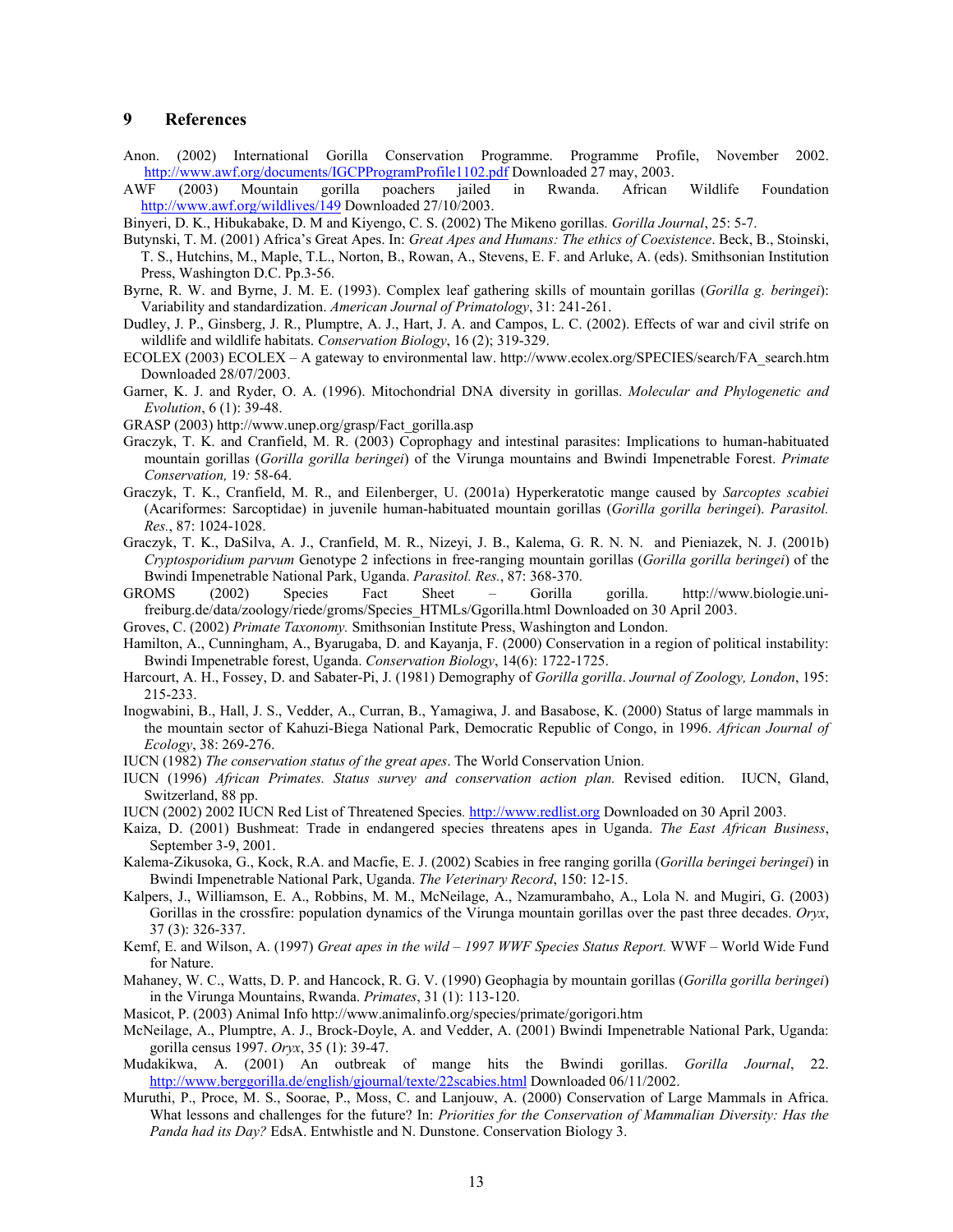- Nellemann and Newton (eds) (2002) The Great Apes the road ahead. A Globio perspective on the impacts of infrastructural developments on the Great Apes. United Nations Environment Programme. http://www.globio.info/download.cfm?File=region/africa/GRASP\_5.pdf
- Nowak, R. (1995) Uganda enlists locals in the Battle to save the Gorillas. *Science*, 267: 1761- 1762.
- Nowak, R.M. (1999) *Walker's Mammals of the World*. 6th Ed. The Johns Hopkins Univ. Press, Baltimore.
- Plumptre, A. J.(1995) The Chemical-Composition of Montane Plants and Its Influence on the Diet of the Large Mammalian Herbivores in the Parc- National-Des-Volcans, Rwanda. Journal of Zoology 235:323-337.
- Plumptre, A. J. and Harris, S. (1995) Estimating the biomass of large mammalian herbivores in a tropical montane forest: a method of faecal counting that avoids assuming a 'steady state' system. *Journal of Applied Ecology*, 32: 111-120.
- Plumptre, A. J., Bizumuremyi, J. B., Uwimana, F. and Ndaruhebeye, J. D., (1997) The effects of the Rwandan civil war on poaching of ungulates in the Parc National des Volcans. *Oryx*, 31(4): 265-273.
- Plumptre, A. J., McNeilage, A., Hall, J. S. and Williamson, E. A. (2003) The current status of gorillas and threats to their existence at the beginning of the new millennium. In: *Gorilla Biology, A Multidisciplinary Perspective* (Taylor and Goldsmith, ed.s). Cambridge University Press.
- Robbins, M. M. (1995) A demographic analysis of male life history and social structure of mountain gorillas. *Behaviour*, 132 (1-2): 21-47.
- Robbins, M. M. (1996) Male-male interactions in heterosexual and all-male wild mountain gorilla groups. *Ethology*, 102: 942-965.
- Robbins, M. M. (1999) Male mating patterns in wild multimale mountain gorilla groups. *Animal Behaviour*, 57: 1013- 1020.
- Sarmiento, E. E., Butynski, T.M. and Kalina, J. (1996) Gorillas of Bwindi-Impenetrable Forest and the Virunga volcanoes: Taxonomic implications of morphological and ecological differences. *American Journal of Primatology*, 40: 1-21.
- Sicotte, P. (1995) Interpositions in conflicts between males in bimale groups of mountain gorillas. *Folia Primatol.*, 65: 14-24.
- Stanford, C. B. (1999) Bwindi-Impenetrable Great Ape Project: Progress Report for 1999. http://www.anthro.ucdavis.edu/gcn/g13bwindi.htm Downloaded 14/05/03.
- Stanford, C. R. (2001) The subspecies concept in primatology: The case of mountain gorillas. *Primates*, 42 (4): 309- 318.
- Tamale, E. S. (1996) Incentive measures for the conservation and sustainable use of biological diversity in Uganda; A case study of the 'Development Through Conservation' Project in communities around Bwindi National park. Presented at a Workshop on Incentives for Biodiversity: Sharing Experiences, Montreal, Canada, 20 August –1 September 1996.
- Taylor, D., Marchant, R.A. and Robertshaw, P. (1999) A sediment-based history of medium altitude forest in central Africa: a record from Kabata Swamp, Ndale volcanic field, Uganda. *Journal of Ecology*, 87: 303-315.
- Uganda Wildlife Division (2002a) Uganda National Report to CMS (2002) Prepared by Wildlife Division, (in the) Ministry of Tourism, Trade and Industry, - P.O. Box 4241, Kampala, Uganda. http://www.unepwcmc.org/cms/cop7/proceedings/pdf/national\_reports/national\_report\_uganda.pdf Downloaded 30/10/2003.
- Uganda Wildlife Authority (2002b) http://www.uwa.or.ug/research.html Downloaded 26 May, 2003.
- UNEP (2002) The Great Apes Survival Project partnership (GRASP): Strategy. United Nations Environment Programme.
- UNEP-WCMC (2001) Gorilla Species sheet. http://www.wcmc.org.uk/species/data/species sheets/gorilla.htm Downloaded 16 May, 2003.
- UNEP-WCMC (2003a) World Conservation Monitoring Centre Protected Areas Database. http://www.wcmc.org.uk/protected\_areas/data/wh/bwindi.html Downloaded 16 May, 2003.
- UNEP-WCMC (2003b) World Conservation Monitoring Centre Protected Areas Database. http://www.wcmc.org.uk/protected\_areas/data/wh/virunga.html Downloaded 16 May, 2003.
- UNEP-WCMC (2003c) World Conservation Monitoring Centre Protected Areas Database. http://www.unepwcmc.org/protected\_areas/data/sample/0360p.htm Downloaded 16 May, 2003.
- UNEP-WCMC (2003d) World Conservation Monitoring Centre Protected Areas Database. http://www.unepwcmc.org/protected\_areas/data/sample/0238p.htm Downloaded 16 May, 2003.
- UNEP-WCMC and WWF International (2001) Gorillas. Threatened Species Account. World Conservation Monitoring Centre and World Wildlife Fund for Nature, International. http://www.panda.org/resources/publications/species/threatened/downloads/GORILLs1.doc Downloaded 15 May, 2003.
- UNESCO (1994) United Nations Educational, Scientific and Cultural Organization, Convention concerning the Protection of the World Cultural and Natural Heritage, World Heritage Committee, Eighteenth session, Phuket, Thailand, 12-17 December 1994. http://whc.unesco.org/toc/mainf4.htm Dpwnloaded 16 May, 2003.
- Vedder, A. L. (1984) Movement patterns of a group of free-ranging mountain gorillas (*Gorilla gorilla beringei*) and their relation to food availability. *American Journal of Primatology*, 7: 73-88.
- Vesperini, H. (2002) Poachers kill two mountain gorillas in bungled raid. *Times*, 15 May 2002. http://abcnews.go.com/sections/science/DailyNews/gorillas990305.html